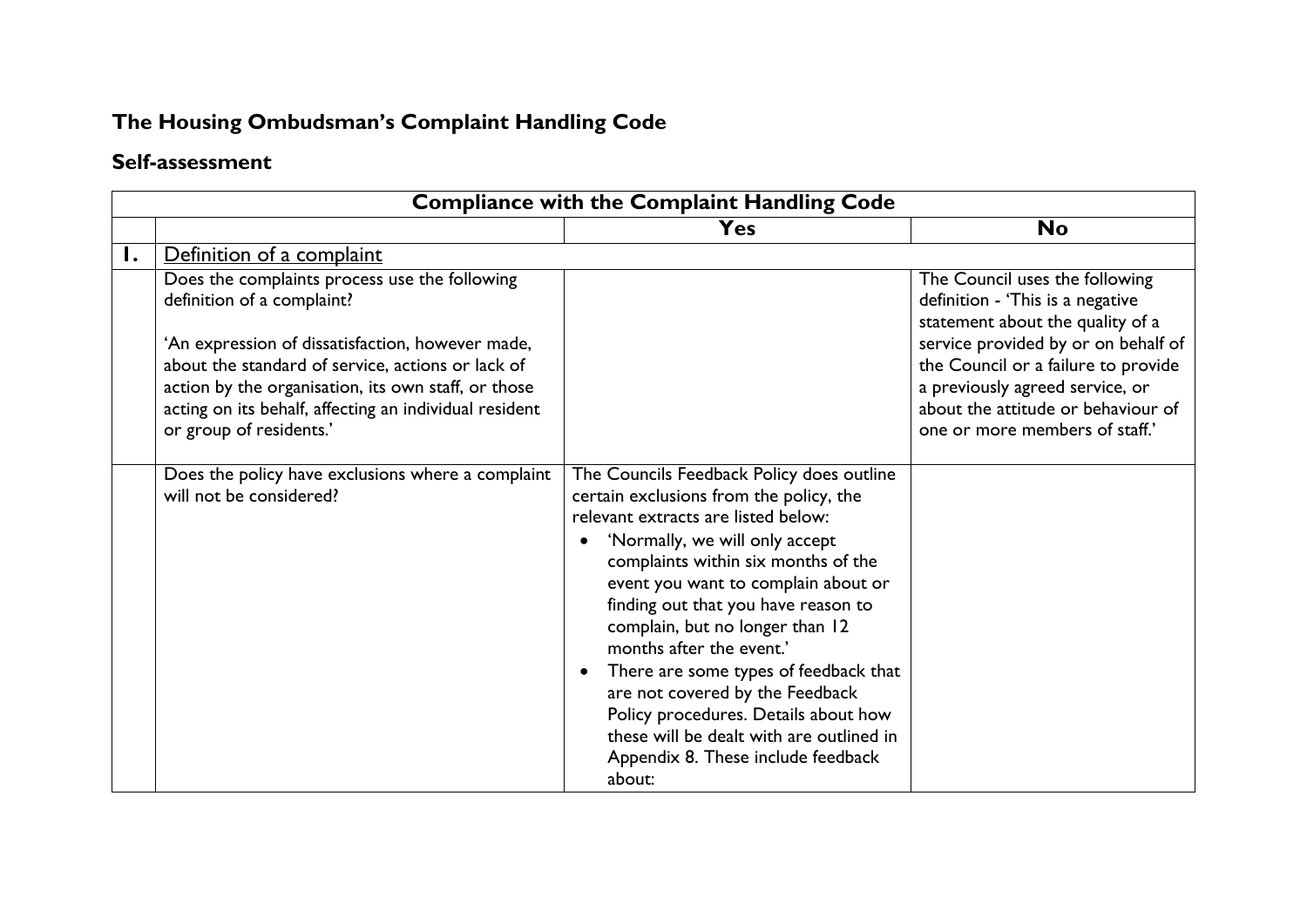|    |                                                  | <b>Members</b><br>a)                                                             |
|----|--------------------------------------------------|----------------------------------------------------------------------------------|
|    |                                                  | Unrelated third party, such as the<br>b)                                         |
|    |                                                  | NHS or Police                                                                    |
|    |                                                  | c) Recruitment, staff appointments or                                            |
|    |                                                  | terms and conditions of service                                                  |
|    |                                                  | d) Petitions                                                                     |
|    |                                                  | Internal feedback<br>e)                                                          |
|    |                                                  | Requests for service<br>f)                                                       |
|    |                                                  | Informal feedback<br>g)                                                          |
|    |                                                  | Pensions<br>h)                                                                   |
|    |                                                  | Data protection                                                                  |
|    |                                                  | Insurance settlements                                                            |
|    | Are these exclusions reasonable and fair to      | The Councils Feedback Policy has been in place since 1996 and the exclusions     |
|    | residents?                                       | have never caused any issues. Each one is included for a specific reason and     |
|    |                                                  | always to help the complainant get assistance. For example a dedicated team deal |
|    |                                                  | with data protection issues via a separate process outlined under the Councils   |
|    |                                                  | Data Protection Policy. Including a timeframe which complaints should be logged  |
|    |                                                  | within ensures the Council only deals with genuine complaints which it still has |
|    |                                                  | the ability to investigate and assist with.                                      |
| 2. | <b>Accessibility</b>                             |                                                                                  |
|    | Are multiple accessibility routes available for  | Feedback can be given using a form on the                                        |
|    | residents to make a complaint?                   | Council's website using our Contact 360                                          |
|    |                                                  | system; via Telephone, Letter, or Email. In                                      |
|    |                                                  | addition to this the Council displays Tell Us                                    |
|    |                                                  | How It Is posters in Council buildings.                                          |
|    |                                                  | Anyone can also provide feedback to                                              |
|    |                                                  | members of staff or to a Councillor.                                             |
|    | Is the complaints policy and procedure available | https://www.eastriding.gov.uk/council/plans-                                     |
|    | online?                                          | and-policies/all-plans-policies-and-                                             |
|    |                                                  | strategies/                                                                      |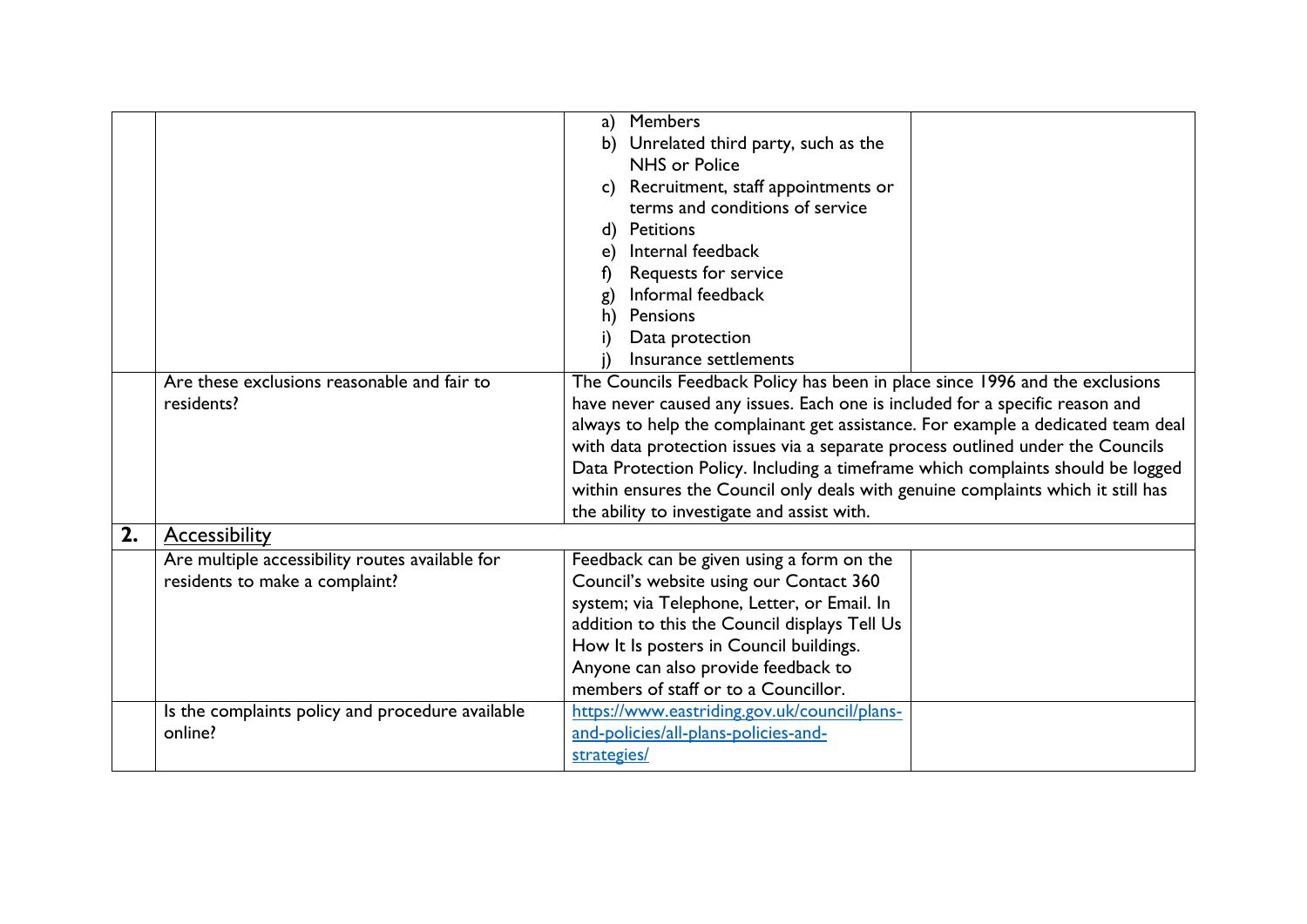|    | Do we have a reasonable adjustments policy?                        |                                                                                                                                                                                                                                                                                                                                                                                                                                                                                                                                                                                                                                                                                                                                                                                                                                                                                | The Council does not have a<br>standalone policy but it is<br>referenced within the Attendance<br>at Work and Equalities and<br>Employment policies. |
|----|--------------------------------------------------------------------|--------------------------------------------------------------------------------------------------------------------------------------------------------------------------------------------------------------------------------------------------------------------------------------------------------------------------------------------------------------------------------------------------------------------------------------------------------------------------------------------------------------------------------------------------------------------------------------------------------------------------------------------------------------------------------------------------------------------------------------------------------------------------------------------------------------------------------------------------------------------------------|------------------------------------------------------------------------------------------------------------------------------------------------------|
|    | Do we regularly advise residents about our<br>complaints process?  | The Council displays Tell Us How It Is<br>posters in Council buildings. These posters<br>clearly signpost people into the process. In<br>addition to this, the Council has a feedback<br>policy and feedback related information is<br>available for staff on the intranet, therefore<br>any staff member who receives feedback<br>can advise residents about the process.<br>Reports are provided to CMT and<br>Councillors. The Council also has a<br>feedback page on its website and the<br>Councils social media team are instructed<br>to monitor for complaints. All complaint<br>responses also include information about<br>how to escalate complaints. Specifically<br>within Housing Services, details of the<br>number of complaints are included in the<br>annual report to tenants. This includes how<br>many go to Stage 2 and how many go to<br>the Ombudsman. |                                                                                                                                                      |
| 3. | <b>Complaints Team and Process</b>                                 |                                                                                                                                                                                                                                                                                                                                                                                                                                                                                                                                                                                                                                                                                                                                                                                                                                                                                |                                                                                                                                                      |
|    | Is there a complaint officer or equivalent in post?                | Information Governance and Feedback<br>Manager who is supported by a team of<br>officers.                                                                                                                                                                                                                                                                                                                                                                                                                                                                                                                                                                                                                                                                                                                                                                                      |                                                                                                                                                      |
|    | Does the complaint officer have autonomy to<br>resolve complaints? |                                                                                                                                                                                                                                                                                                                                                                                                                                                                                                                                                                                                                                                                                                                                                                                                                                                                                | The Information Governance and<br>Feedback Manager and his officers<br>can investigate complaints                                                    |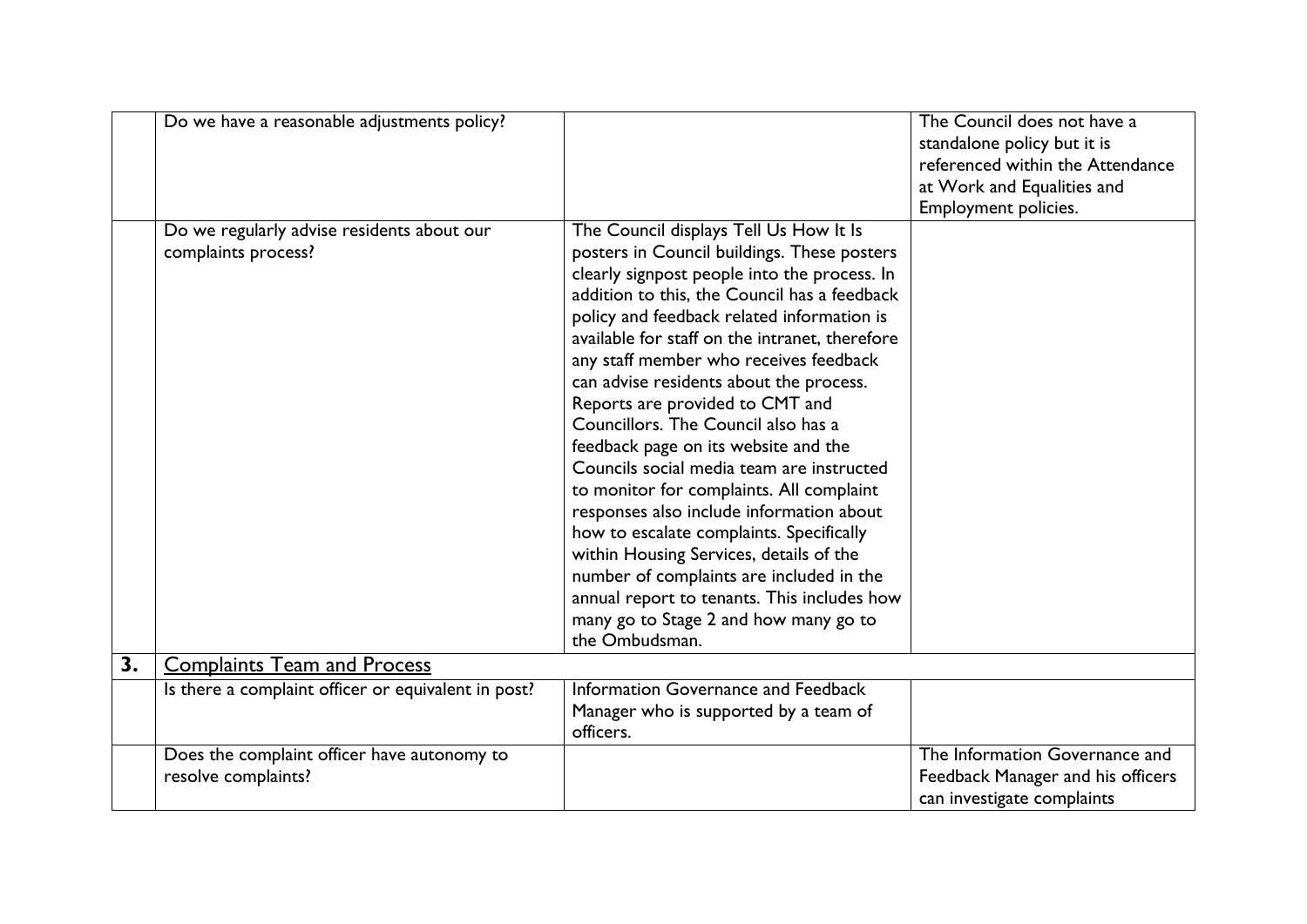| Does the complaint officer have authority to<br>compel engagement from other departments to             |                                                                                                                                                                                                                                                                                                                                                                                                                                                                                                                                                                                                                                                                                                              | independently of services if<br>necessary. However it would be<br>down to the relevant<br>Director/HoS to agree the final<br>response/recommendations.<br>Instructions are issued in line with<br>the Councils Feedback Policy. |
|---------------------------------------------------------------------------------------------------------|--------------------------------------------------------------------------------------------------------------------------------------------------------------------------------------------------------------------------------------------------------------------------------------------------------------------------------------------------------------------------------------------------------------------------------------------------------------------------------------------------------------------------------------------------------------------------------------------------------------------------------------------------------------------------------------------------------------|---------------------------------------------------------------------------------------------------------------------------------------------------------------------------------------------------------------------------------|
| resolve disputes?                                                                                       |                                                                                                                                                                                                                                                                                                                                                                                                                                                                                                                                                                                                                                                                                                              | However it would be down to the<br>relevant Director/HoS to resolve<br>disputes.                                                                                                                                                |
| If there is a third stage to the complaints procedure<br>are residents involved in the decision making? | For housing related complaints people are<br>entitled to escalate their complaint for<br>further investigation.<br>This can done by sending the complaint to a<br>'designated person' for resolution.<br>Referring an eligible complaint to a<br>designated person means that can send your<br>complaint to your local councillor, your MP<br>or the local Tenants' Panel. At this stage,<br>your complaint will be reviewed and a<br>decision will be taken on whether the<br>complaint can be resolved to the satisfaction<br>of both the tenant and the Council. Your<br>designated person has the power to refer<br>the complaint to the Ombudsman if they<br>feel this is the most appropriate channel. |                                                                                                                                                                                                                                 |
| Is any third stage optional for residents?                                                              | Yes                                                                                                                                                                                                                                                                                                                                                                                                                                                                                                                                                                                                                                                                                                          |                                                                                                                                                                                                                                 |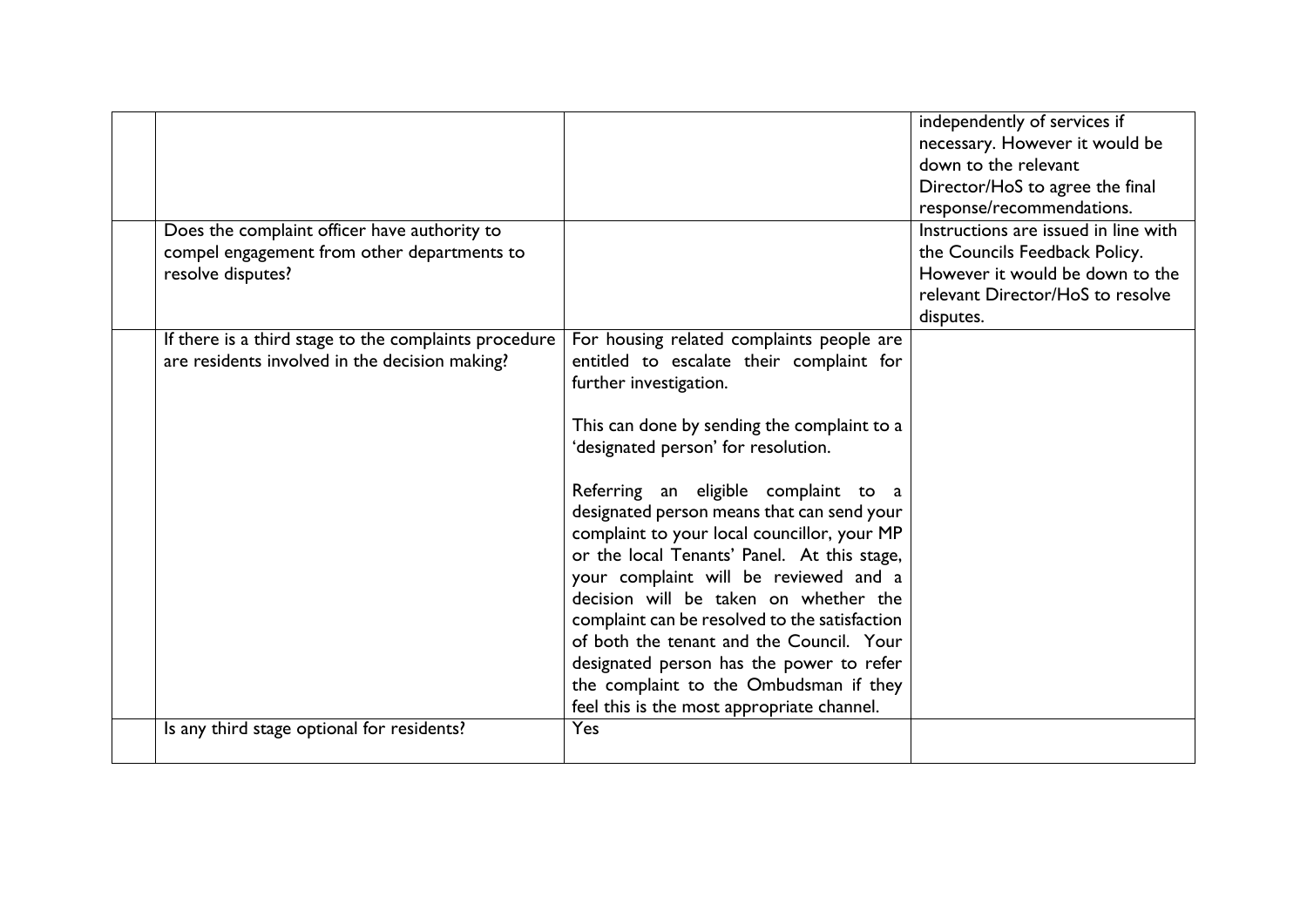|    | Does the final stage response set out residents'<br>right to refer the matter to the Housing<br>Ombudsman Service?                                 | Yes                                                                                                                                                                                                                                                                                                                                                                                                                                   |  |
|----|----------------------------------------------------------------------------------------------------------------------------------------------------|---------------------------------------------------------------------------------------------------------------------------------------------------------------------------------------------------------------------------------------------------------------------------------------------------------------------------------------------------------------------------------------------------------------------------------------|--|
|    | Do we keep a record of complaint correspondence<br>including correspondence from the resident?                                                     | Yes, every formal complaint is logged on<br>Contact 360, including all relevant<br>correspondence.                                                                                                                                                                                                                                                                                                                                    |  |
|    | At what stage are most complaints resolved?                                                                                                        | 93.1% of complaints remained at Stage 1 and were not escalated any further.                                                                                                                                                                                                                                                                                                                                                           |  |
| 4. | Communication                                                                                                                                      |                                                                                                                                                                                                                                                                                                                                                                                                                                       |  |
|    | Are residents kept informed and updated during<br>the complaints process?                                                                          | Yes, once a complaint has been logged on<br>the system, an automated email goes out<br>to them with confirmation and reference<br>numbers, plus a link to the website with<br>feedback policy and procedure. If the<br>customer has not provided an email<br>address, a letter or phone call is made by<br>the Feedback Team. If we are notified of a<br>chance of a delay to the response, the<br>Feedback Team inform the customer. |  |
|    | Are residents informed of the landlord's position<br>and given a chance to respond and challenge any<br>area of dispute before the final decision? | A response would be given to the resident<br>based on the information gathered by the<br>investigating officer. The tenant would<br>come back at that point and challenge<br>anything they didn't agree with or felt was<br>overlooked in the initial investigation. If<br>they still didn't agree the complaint had<br>been resolved satisfactory, the tenant can<br>escalate to the next stage of the complaint<br>process.         |  |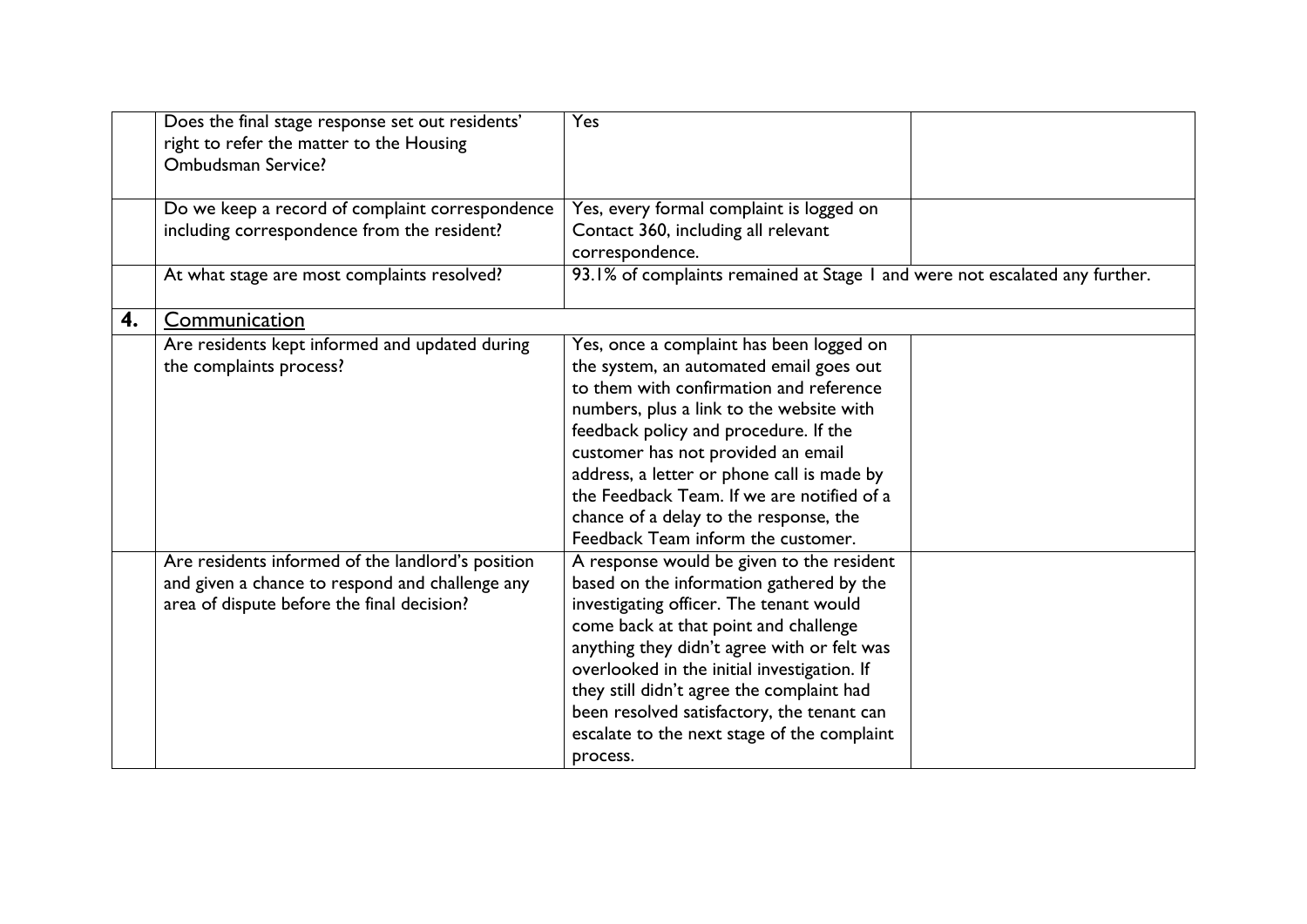| Are all complaints acknowledged and logged within<br>five days? | Feedback items should be logged and<br>assigned to the relevant service area within                                                                                                              |  |
|-----------------------------------------------------------------|--------------------------------------------------------------------------------------------------------------------------------------------------------------------------------------------------|--|
|                                                                 | 2 days of receiving them                                                                                                                                                                         |  |
| Are residents advised of how to escalate at the end             | Investigating Officers (IO) are told to                                                                                                                                                          |  |
| of each stage?                                                  | advise the complainant of their rights to                                                                                                                                                        |  |
|                                                                 | escalate a complaint. The Feedback Team                                                                                                                                                          |  |
|                                                                 | monitor responses to ensure escalation is                                                                                                                                                        |  |
|                                                                 | highlighted. Response templates are used                                                                                                                                                         |  |
|                                                                 | by IOs which include the escalation                                                                                                                                                              |  |
|                                                                 | process.                                                                                                                                                                                         |  |
| What proportion of complaints are resolved at<br>stage one?     | 93.1% resolved at Stage 1 and not escalated to Stage2.                                                                                                                                           |  |
| What proportion of complaints are resolved at<br>stage two?     | It is not possible to report on resolved Stage 2 complaints as the Council is not<br>always made aware when a complainant remains unhappy and takes their<br>complaint to the Housing Ombudsman. |  |
| What proportion of complaint responses are sent                 | Stage one - 99.1%                                                                                                                                                                                |  |
| within Code timescales?                                         | Stage two - 100%                                                                                                                                                                                 |  |
|                                                                 |                                                                                                                                                                                                  |  |
| Where timescales have been extended did we have                 | Extensions are monitored and only granted                                                                                                                                                        |  |
| good reason?                                                    | by the Feedback Team if a good reason for                                                                                                                                                        |  |
|                                                                 | an extension exists.                                                                                                                                                                             |  |
| Where timescales have been extended did we keep                 | Residents are usually kept informed if there                                                                                                                                                     |  |
| the resident informed?                                          | is going to be a considerable delay to their                                                                                                                                                     |  |
|                                                                 | complaint, by way of email, letter or phone                                                                                                                                                      |  |
|                                                                 | call by the Feedback Team.                                                                                                                                                                       |  |
| What proportion of complaints do we resolve to                  | 12% of Stage I complaints were rejected (the Council found not to be at fault)                                                                                                                   |  |
| residents' satisfaction?                                        | 25% of Stage 2 complaints were rejected (the Council found not to be at fault)                                                                                                                   |  |
|                                                                 |                                                                                                                                                                                                  |  |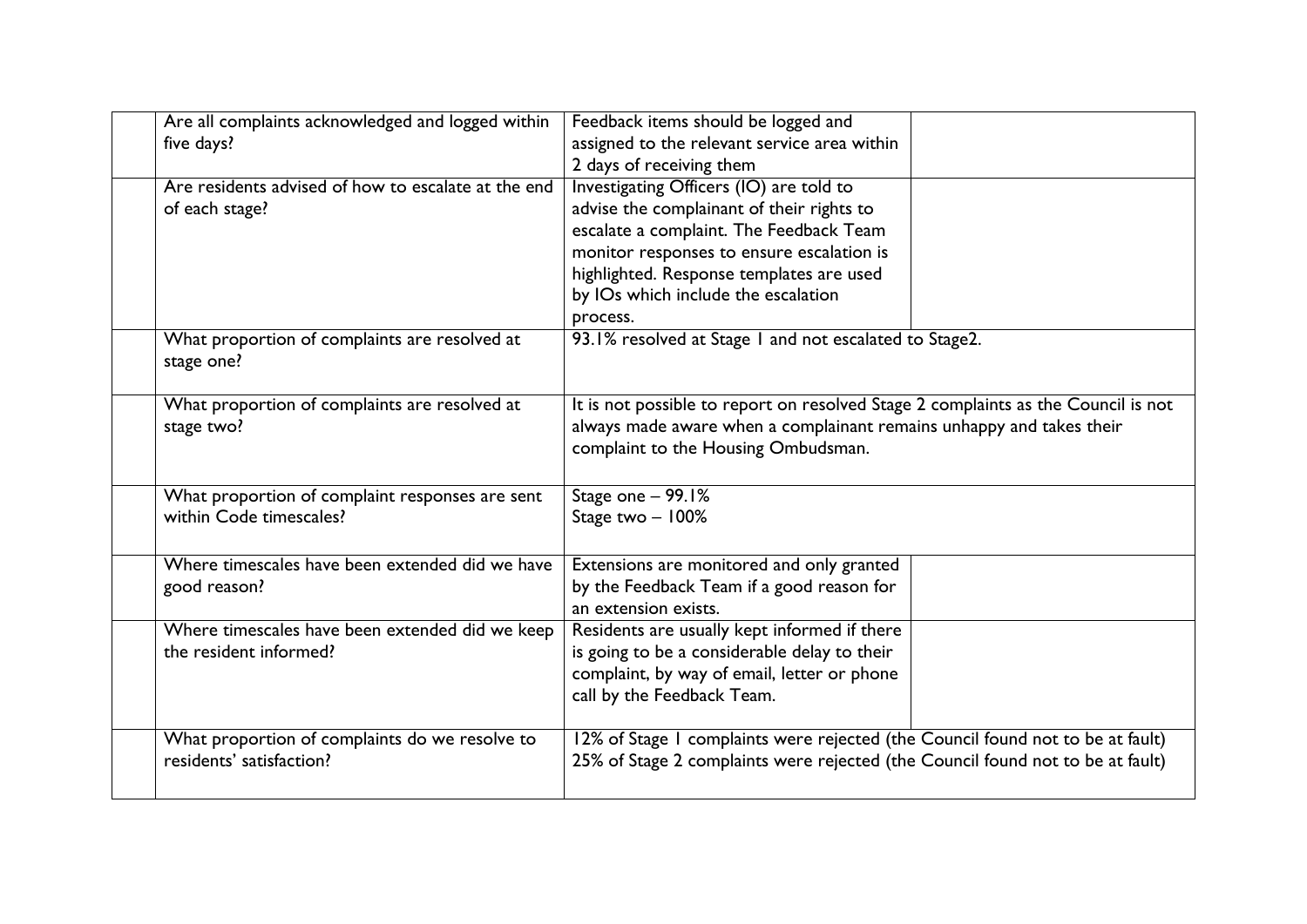| 5. | <b>Cooperation with Housing Ombudsman Service</b>                                      |                                                                                                                                                                                                                                                                                                   |
|----|----------------------------------------------------------------------------------------|---------------------------------------------------------------------------------------------------------------------------------------------------------------------------------------------------------------------------------------------------------------------------------------------------|
|    | Were all requests for evidence responded to<br>within 15 days?                         | Yes                                                                                                                                                                                                                                                                                               |
|    | Where the timescale was extended did we keep<br>the Ombudsman informed?                | <b>Yes</b>                                                                                                                                                                                                                                                                                        |
| 6. | <b>Fairness in Complaint Handling</b>                                                  |                                                                                                                                                                                                                                                                                                   |
|    | Are residents able to complain via a representative<br>throughout?                     | Yes                                                                                                                                                                                                                                                                                               |
|    | If advice was given, was this accurate and easy to<br>understand?                      | Every attempt should be made to ensure<br>that advice is clear, accurate and easy to<br>understand. Officers contact details are<br>made available in responses so the<br>complainant can make contact if they wish<br>to discuss or have any points clarified'                                   |
|    | How many cases did we refuse to escalate?<br>What was the reason for the refusal?      | None                                                                                                                                                                                                                                                                                              |
|    | Did we explain our decision to the resident?                                           | N/A                                                                                                                                                                                                                                                                                               |
| 7. | Outcomes and remedies                                                                  |                                                                                                                                                                                                                                                                                                   |
|    | Where something has gone wrong are we taking<br>appropriate steps to put things right? | The whole ethos of the Feedback Policy is<br>to manage complaints and take the<br>appropriate action when something goes<br>wrong. The Housing Annual Report has a<br>section in it 'You Said, We Did' which<br>includes some examples of the types of<br>complaints we receive and what was done |